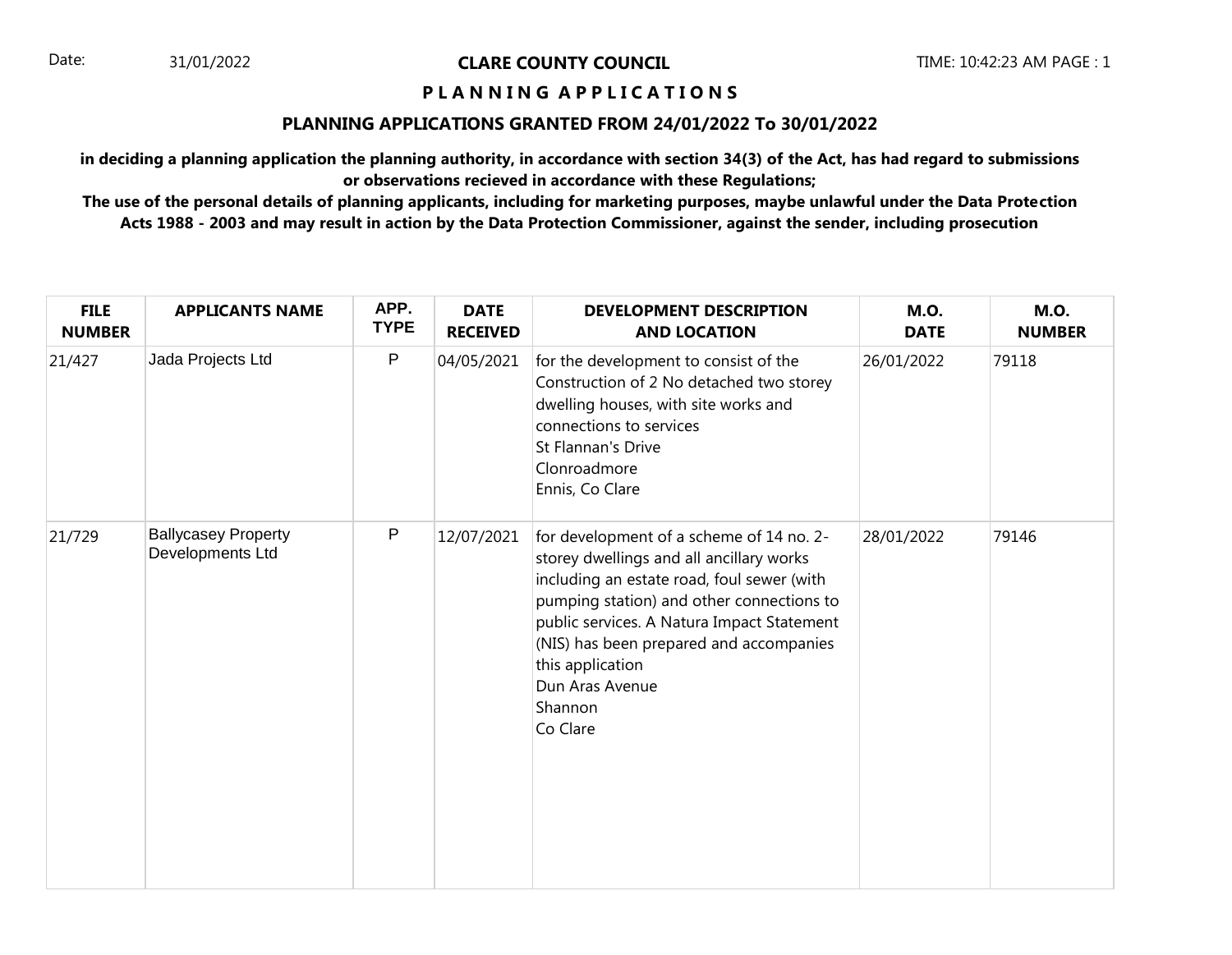# **P L A N N I N G A P P L I C A T I O N S**

## **PLANNING APPLICATIONS GRANTED FROM 24/01/2022 To 30/01/2022**

**in deciding a planning application the planning authority, in accordance with section 34(3) of the Act, has had regard to submissions or observations recieved in accordance with these Regulations;**

| 21/777 | Crusheen GAA                                       | P         | 22/07/2021 | to 1) construct an astroturf playing area with 28/01/2022<br>associated fencing and flood lighting and 2)<br>to make alteration to the existing entrance<br>and access road and all associated site works<br>Crusheen GAA Club<br><b>Tulla Road</b><br>Crusheen Co Clare                                                                                                                            |            | 79140 |
|--------|----------------------------------------------------|-----------|------------|-----------------------------------------------------------------------------------------------------------------------------------------------------------------------------------------------------------------------------------------------------------------------------------------------------------------------------------------------------------------------------------------------------|------------|-------|
| 21/794 | <b>Clarecastle Community</b><br><b>Amenity Ltd</b> | ${\sf P}$ | 28/07/2021 | for a proposed community recreation park<br>consisting of an all-weather multi-purpose<br>playing pitch and walking track with<br>associated fencing and floodlighting,<br>creation of community walking trail loops<br>with low level lighting providing connectivity<br>with residential areas to the north and south<br>of Clarecastle Village<br>Ballyaghafadda East<br>Clarecastle<br>Co Clare | 25/01/2022 | 79115 |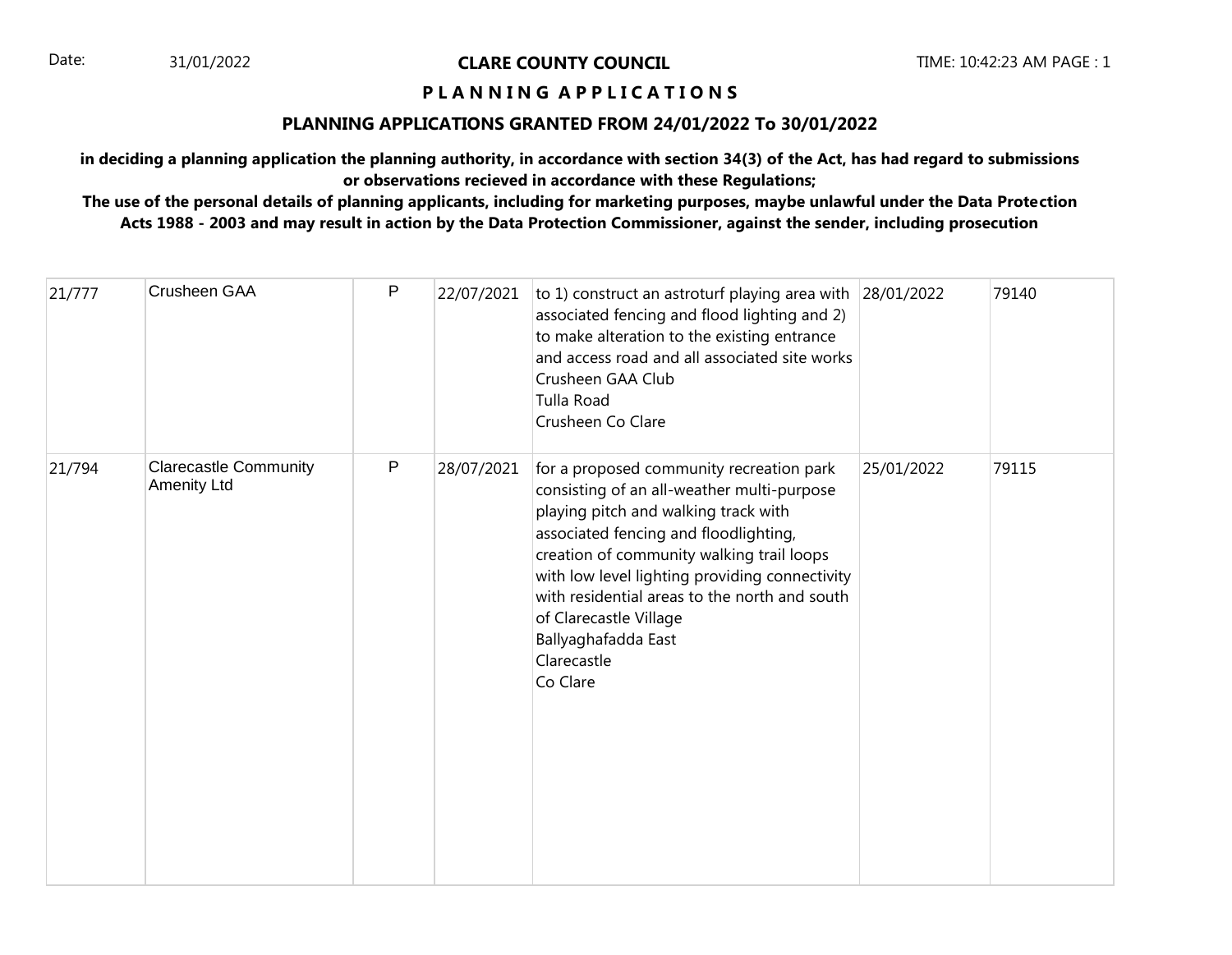# **P L A N N I N G A P P L I C A T I O N S**

## **PLANNING APPLICATIONS GRANTED FROM 24/01/2022 To 30/01/2022**

**in deciding a planning application the planning authority, in accordance with section 34(3) of the Act, has had regard to submissions or observations recieved in accordance with these Regulations;**

| 21/856 | Gerard & Mary McNamara               | P       | 11/08/2021 | to (a) RETAIN additional habitable floor area<br>and carport (b) demolish existing attached<br>cottage (c) construct a side extension to<br>existing dwellinghouse, (d) upgrade<br>wastewater treatment arrangement together<br>with all associated site development works<br>and services<br>Moyfadda<br>Labasheeda<br>Co Clare | 25/01/2022 | 79113 |
|--------|--------------------------------------|---------|------------|----------------------------------------------------------------------------------------------------------------------------------------------------------------------------------------------------------------------------------------------------------------------------------------------------------------------------------|------------|-------|
| 21/886 | Adriana Bunowska &<br>Lukasz Skorupa | $\circ$ | 23/08/2021 | permission to construct dwelling house,<br>treatment system, stables, bored well, create<br>new entrance to public road and carry out<br>ancillary site works<br>Castle Town<br>Doora<br>Ennis Co Clare                                                                                                                          | 24/01/2022 | 79101 |
| 21/889 | Colm Killeen                         | P       | 23/08/2021 | for development of a livestock slatted unit<br>and manure pit with associated ancillary<br>siteworks<br>Cloonmore<br>Cree<br>Co Clare                                                                                                                                                                                            | 27/01/2022 | 79131 |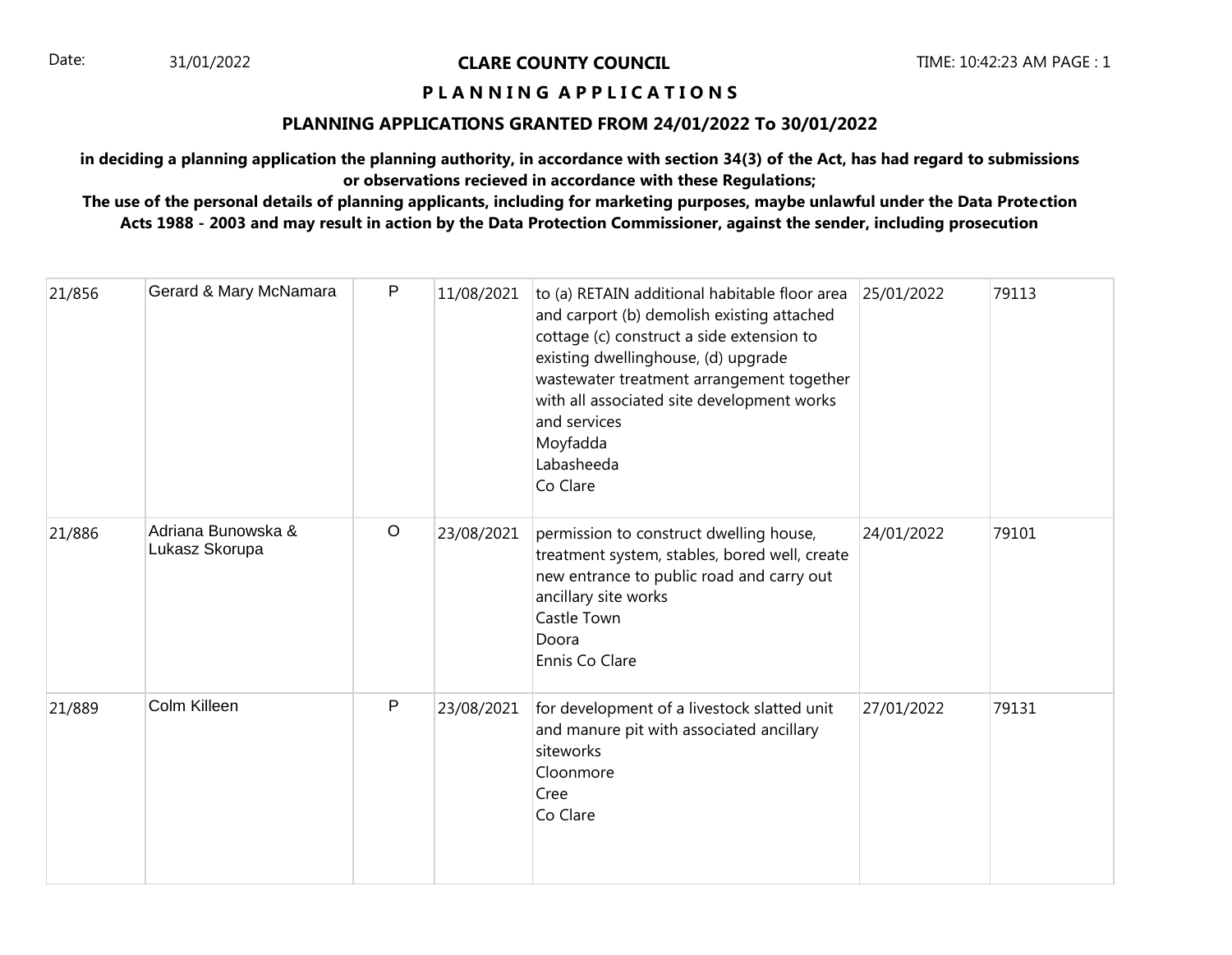# **P L A N N I N G A P P L I C A T I O N S**

## **PLANNING APPLICATIONS GRANTED FROM 24/01/2022 To 30/01/2022**

**in deciding a planning application the planning authority, in accordance with section 34(3) of the Act, has had regard to submissions or observations recieved in accordance with these Regulations;**

| 21/896  | T Garvey         | P            | 25/08/2021 | to extend existing dwelling house and<br>upgrade existing sewerage system<br>Carrowmore North<br>Mullagh<br>Co Clare                                                                                                                                                              | 25/01/2022 | 79112 |
|---------|------------------|--------------|------------|-----------------------------------------------------------------------------------------------------------------------------------------------------------------------------------------------------------------------------------------------------------------------------------|------------|-------|
| 21/919  | Mick & Liz Haren | P            | 01/09/2021 | to construct a dwelling house and<br>proprietary waste water treatment system<br>along with ancillary site works<br>Fintra Beg<br>Miltown Malbay<br>Co Clare                                                                                                                      | 28/01/2022 | 79141 |
| 21/1051 | Kevin Greene     | P            | 05/10/2021 | to construct a new dwelling house and<br>garage complete with a new entrance,<br>sewage treatment system and ancillary works<br>Farrihy<br>Kilkee<br>Co Clare                                                                                                                     | 28/01/2022 | 79142 |
| 21/1058 | Ailish Coughlan  | $\mathsf{R}$ | 06/10/2021 | of minor alterations to the orientation and<br>position of the dwelling as constructed under<br>permission P03/2347 including revised<br>boundaries and retention of a pre-existing<br>agricultural shed, yard and hay barn<br><b>Breaffy South</b><br>Miltown Malbay<br>Co Clare | 26/01/2022 | 79120 |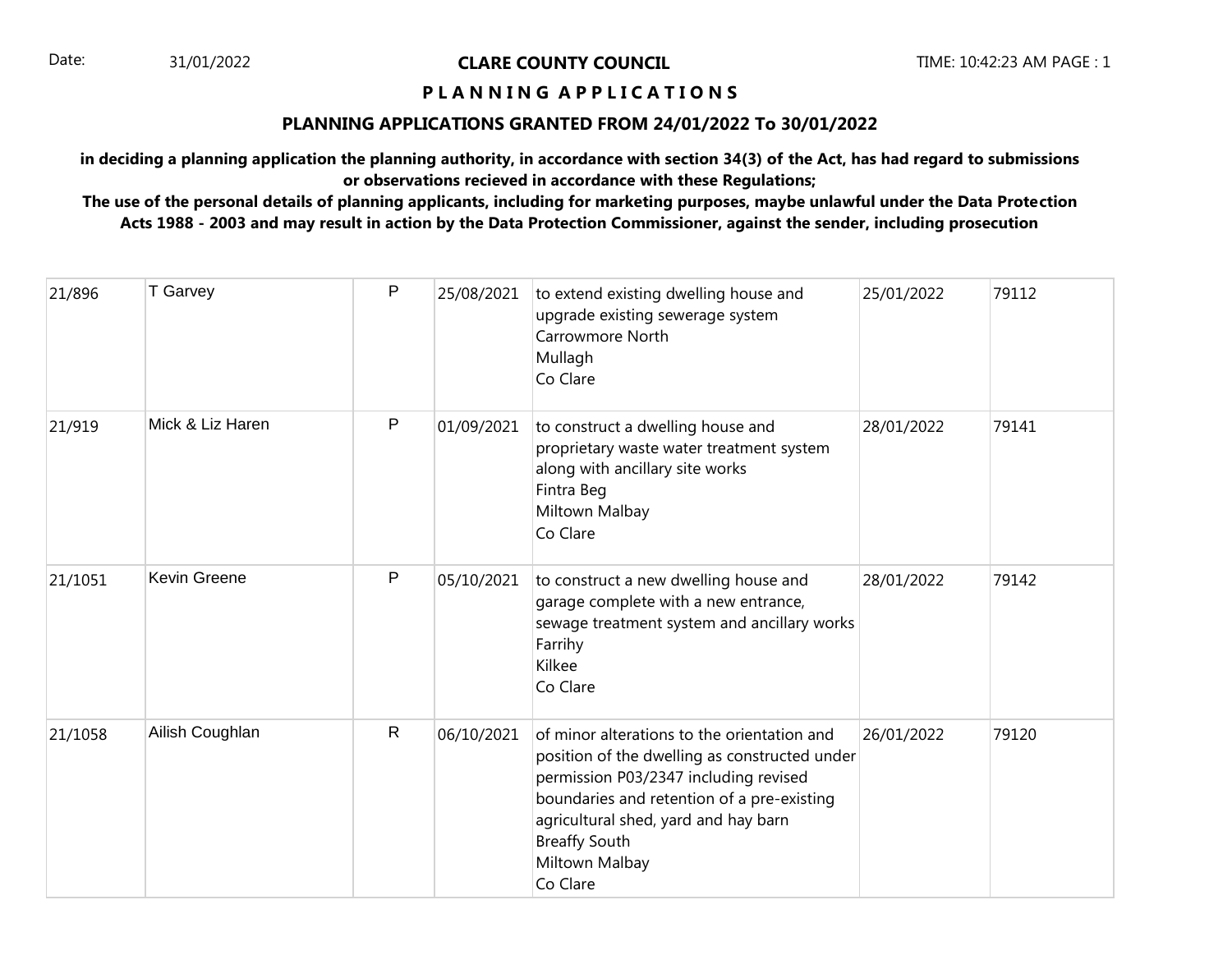# **P L A N N I N G A P P L I C A T I O N S**

## **PLANNING APPLICATIONS GRANTED FROM 24/01/2022 To 30/01/2022**

**in deciding a planning application the planning authority, in accordance with section 34(3) of the Act, has had regard to submissions or observations recieved in accordance with these Regulations;**

| 21/1239 | Willem & Una Brinkman        | $\mathsf{R}$ | 22/11/2021 | of a storage shed and all associated works<br>Seafield<br>Quilty<br>Co Clare                                                                                                                                                                                                                       | 24/01/2022 | 79103 |
|---------|------------------------------|--------------|------------|----------------------------------------------------------------------------------------------------------------------------------------------------------------------------------------------------------------------------------------------------------------------------------------------------|------------|-------|
| 21/1240 | <b>Noel Mantle</b>           | $\mathsf{R}$ | 22/11/2021 | permission to RETAIN the revised site<br>boundaries and site layout, which differ from<br>that granted under planning reference<br>P07/2764 and all associated site and ancillary<br>works<br>Ballymaclinaun<br>Liscannor<br>Co Clare<br>EIRCODE V95 R860                                          | 24/01/2022 | 79104 |
| 21/1241 | <b>Tesco Ireland Limited</b> | $\mathsf{R}$ | 22/11/2021 | of the development at a c.0.012 ha site in the $24/01/2022$<br>car park of Tesco, Ennis Road, Kilrush, Co.<br>Clare. The development consists of<br>RETENTION permission for "Click and<br>Collect" signage in the existing Tesco car<br>park<br>Tesco<br><b>Ennis Road</b><br>Kilrush<br>Co Clare |            | 79105 |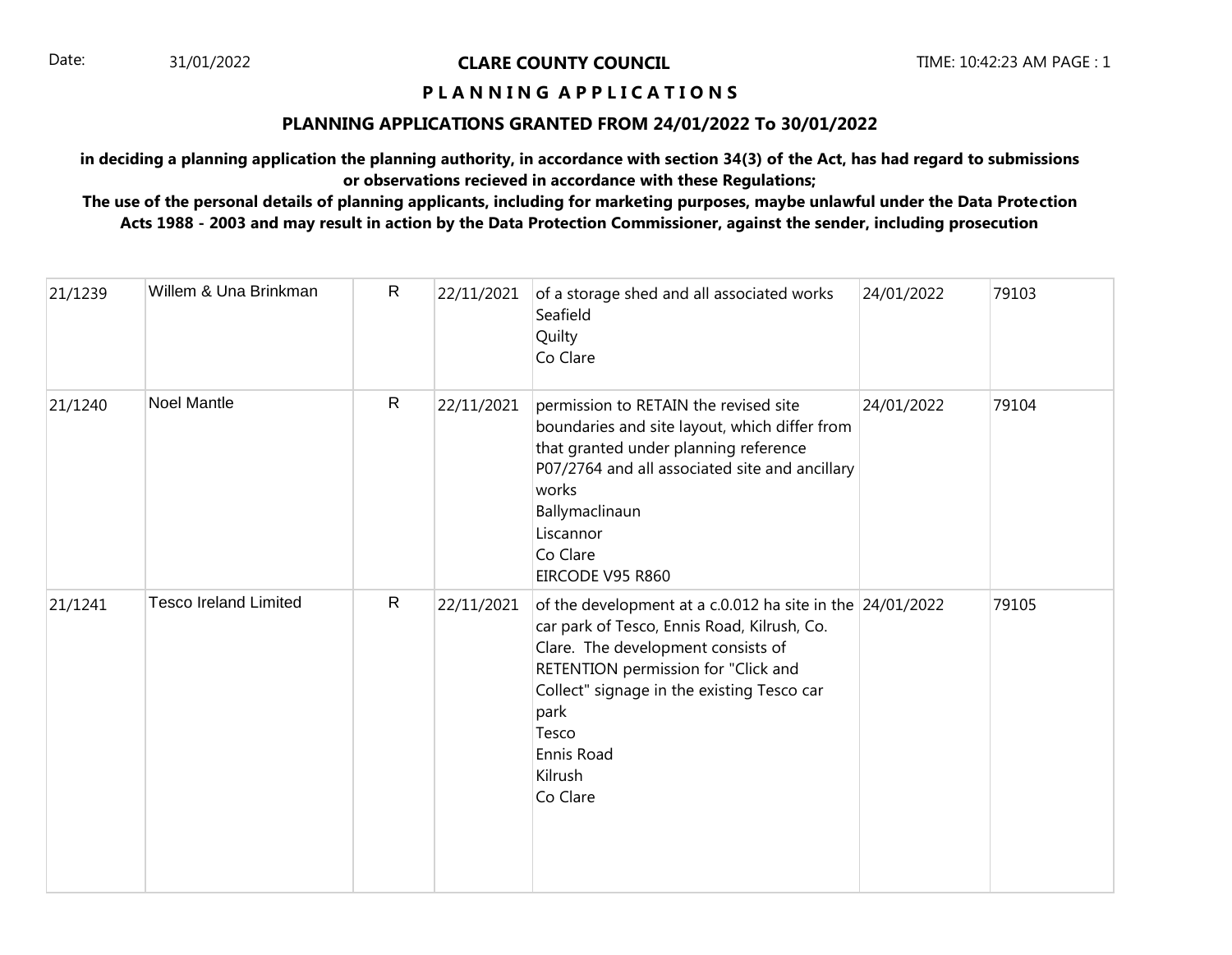# **P L A N N I N G A P P L I C A T I O N S**

# **PLANNING APPLICATIONS GRANTED FROM 24/01/2022 To 30/01/2022**

**in deciding a planning application the planning authority, in accordance with section 34(3) of the Act, has had regard to submissions or observations recieved in accordance with these Regulations;**

| 21/1244 | West Lake Aqua Park<br>(Wayne Slattery) | P | 22/11/2021 | for the installation of an inflatable aqua park 25/01/2022<br>that will operate seasonally from May 1st to<br>September 30th inclusive; the aqua park will<br>consist of an inflatable floating obstacle<br>course, floating access pontoon, 20ft<br>container for check-in and 40ft container for<br>changing facilities, including all associated<br>site works. A Natura Impact Statement (NIS)<br>has been prepared.<br>Twomilegate<br>Ballycuggaran<br>Killaloe<br>Co Clare |            | 79109 |
|---------|-----------------------------------------|---|------------|----------------------------------------------------------------------------------------------------------------------------------------------------------------------------------------------------------------------------------------------------------------------------------------------------------------------------------------------------------------------------------------------------------------------------------------------------------------------------------|------------|-------|
| 21/1247 | Gary Hogg                               | P | 24/11/2021 | to construct dwelling house, bored well,<br>garage, stables, waste water treatment<br>system, percolation area, entrance and all<br>associated site works<br>Cloontra East<br>Truagh<br>Clonlara, Co Clare                                                                                                                                                                                                                                                                       | 26/01/2022 | 79119 |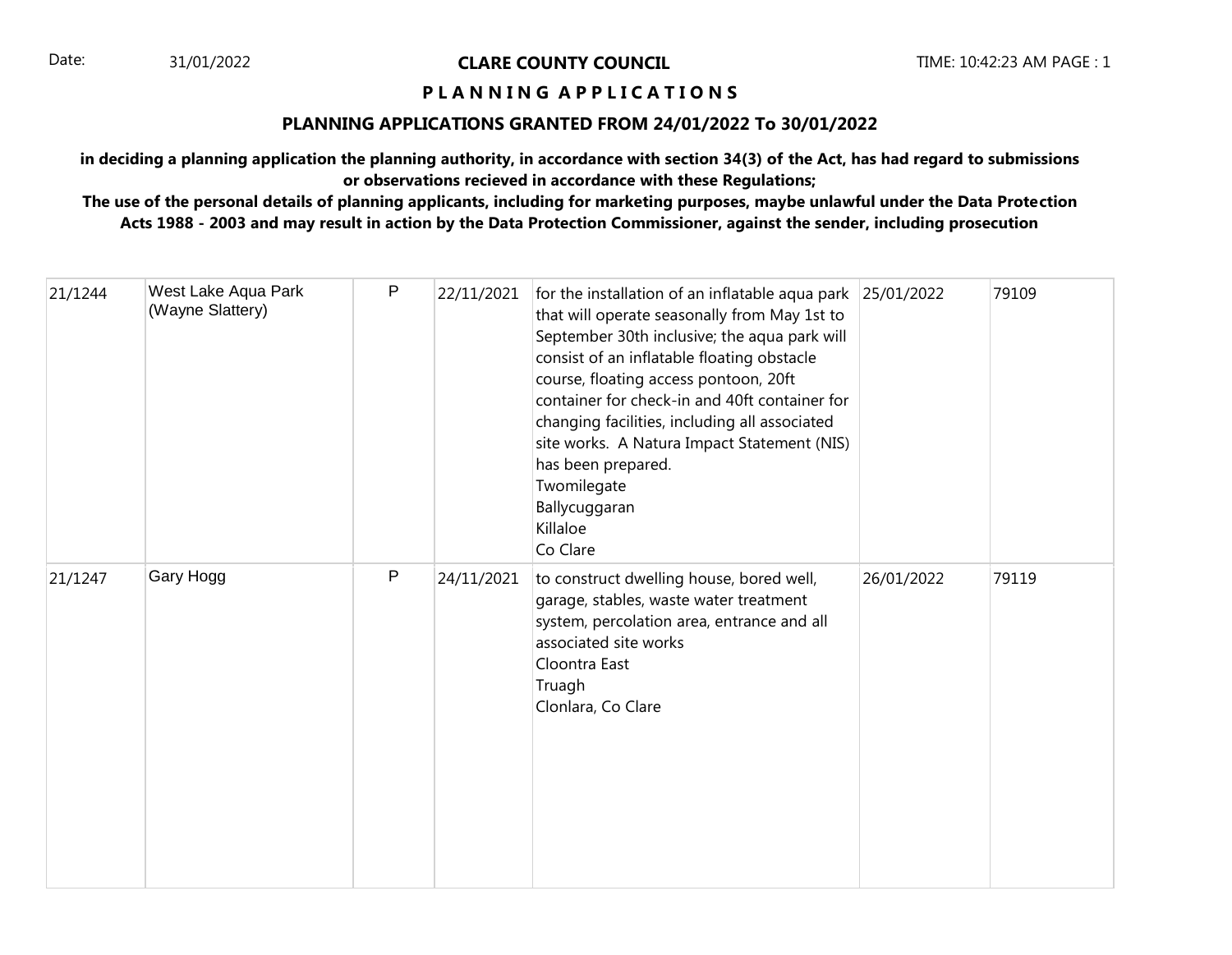# **P L A N N I N G A P P L I C A T I O N S**

## **PLANNING APPLICATIONS GRANTED FROM 24/01/2022 To 30/01/2022**

**in deciding a planning application the planning authority, in accordance with section 34(3) of the Act, has had regard to submissions or observations recieved in accordance with these Regulations;**

| 21/1248 | Kelly Guerin | P            | 24/11/2021 | to construct 1 no. Dwelling House, new site<br>entrance, connect to public services and<br>carry out all ancillary site works. Previous<br>Planning Ref. No. P21/283<br>Limerick Road<br>Ennis<br>Co Clare                                                                                                                                                                                                                          | 26/01/2022 | 79117 |
|---------|--------------|--------------|------------|-------------------------------------------------------------------------------------------------------------------------------------------------------------------------------------------------------------------------------------------------------------------------------------------------------------------------------------------------------------------------------------------------------------------------------------|------------|-------|
| 21/1250 | John Kennedy | P            | 25/11/2021 | for the following works 1. Completion of<br>already substantially complete house as<br>previously granted under P03-2504 and all<br>ancillary works. 2. Construct a new extension<br>to the existing house. 3. Construct a new<br>garage. 4 Bore a new well for the supply of<br>water to the existing house. 5. Alter and<br>construct the site entrance as previously<br>granted under P03-2504<br>Garruragh<br>Tulla<br>Co Clare | 27/01/2022 | 79136 |
| 21/1251 | Majella Foy  | $\mathsf{R}$ | 25/11/2021 | of the change of use of part of the private<br>dwelling house as a sessional preschool & all<br>associated ancillary site works<br>Little Learners<br>Smithstown, Kilshanny<br>Co. Clare<br><b>V95 TH77</b>                                                                                                                                                                                                                         | 26/01/2022 | 79122 |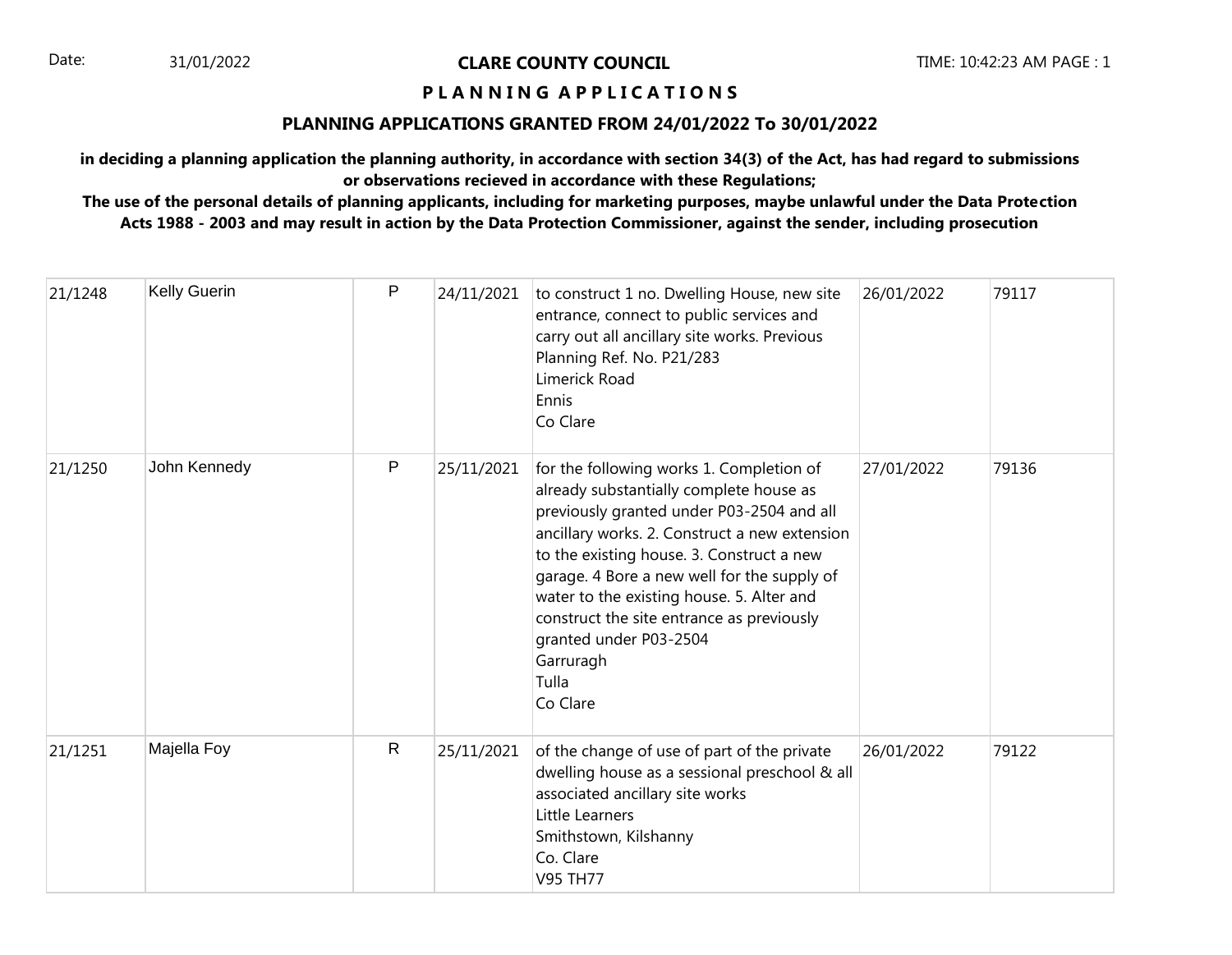# **P L A N N I N G A P P L I C A T I O N S**

# **PLANNING APPLICATIONS GRANTED FROM 24/01/2022 To 30/01/2022**

**in deciding a planning application the planning authority, in accordance with section 34(3) of the Act, has had regard to submissions or observations recieved in accordance with these Regulations;**

| 21/1253 | John Fahy       | $\mathsf{P}$ | 25/11/2021 | to construct a single dwelling house, garage,<br>advanced wastewater treatment system<br>along with ancillary site works<br>Milltown<br>Tulla<br>Co Clare                                                                   | 27/01/2022 | 79126 |
|---------|-----------------|--------------|------------|-----------------------------------------------------------------------------------------------------------------------------------------------------------------------------------------------------------------------------|------------|-------|
| 21/1256 | Kieran O'Malley | $\sf P$      | 25/11/2021 | to construct a new dwelling house, private<br>garage, site entrance and on-site wastewater<br>treatment system along with all other<br>associated site works and services<br>Clohanmore East,<br>Cree,<br>Kilrush, Co Clare | 28/01/2022 | 79143 |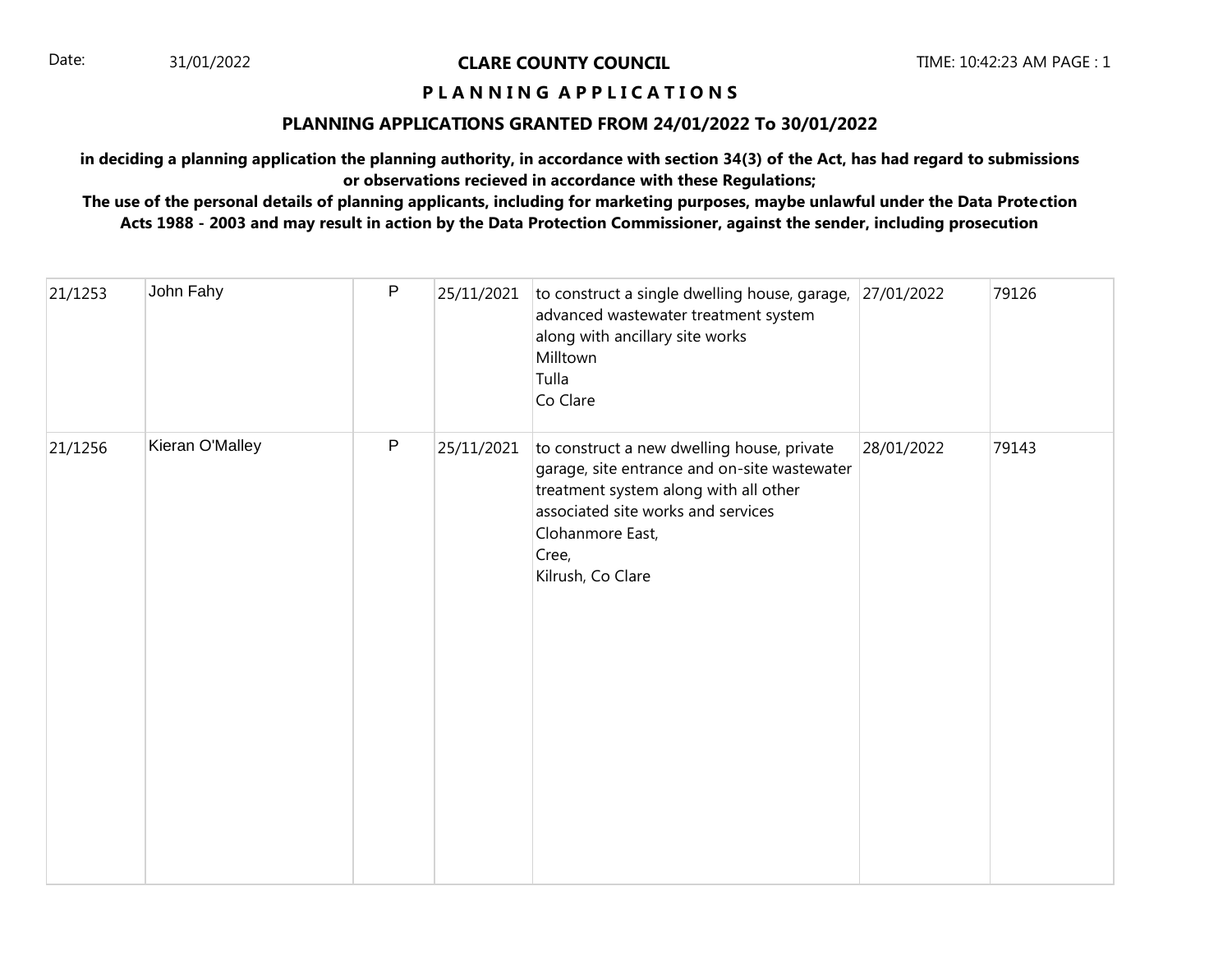# **P L A N N I N G A P P L I C A T I O N S**

# **PLANNING APPLICATIONS GRANTED FROM 24/01/2022 To 30/01/2022**

**in deciding a planning application the planning authority, in accordance with section 34(3) of the Act, has had regard to submissions or observations recieved in accordance with these Regulations;**

| 21/1257 | <b>Brian Beirne</b> | P | 25/11/2021 | the development will consist of proposed<br>alterations and extension to existing dwelling<br>to include (A) Demolition of existing single<br>structure to rear of dwelling, (B) Minor<br>alterations to retained original dwelling<br>structure, (C) Construction of new side and<br>rear extension to original dwelling, (D)<br>Decommissioning of existing septic tank and<br>proposed connection to public sewer system,<br>(E) Alterations to existing vehicular entrance<br>and boundary treatments, along with all<br>associated and ancillary site development<br>works<br>Killard Road,<br>Doonbeg<br>Kilrush, Co Clare V15 W028 | 25/01/2022 | 79111 |
|---------|---------------------|---|------------|-------------------------------------------------------------------------------------------------------------------------------------------------------------------------------------------------------------------------------------------------------------------------------------------------------------------------------------------------------------------------------------------------------------------------------------------------------------------------------------------------------------------------------------------------------------------------------------------------------------------------------------------|------------|-------|
| 21/1260 | Donal & Mary Lawlor | P | 25/11/2021 | to alter finishes on the northern (front)<br>elevation<br>No 1 Goodwood<br>Newmarket-on-Fergus<br>Co Clare                                                                                                                                                                                                                                                                                                                                                                                                                                                                                                                                | 27/01/2022 | 79128 |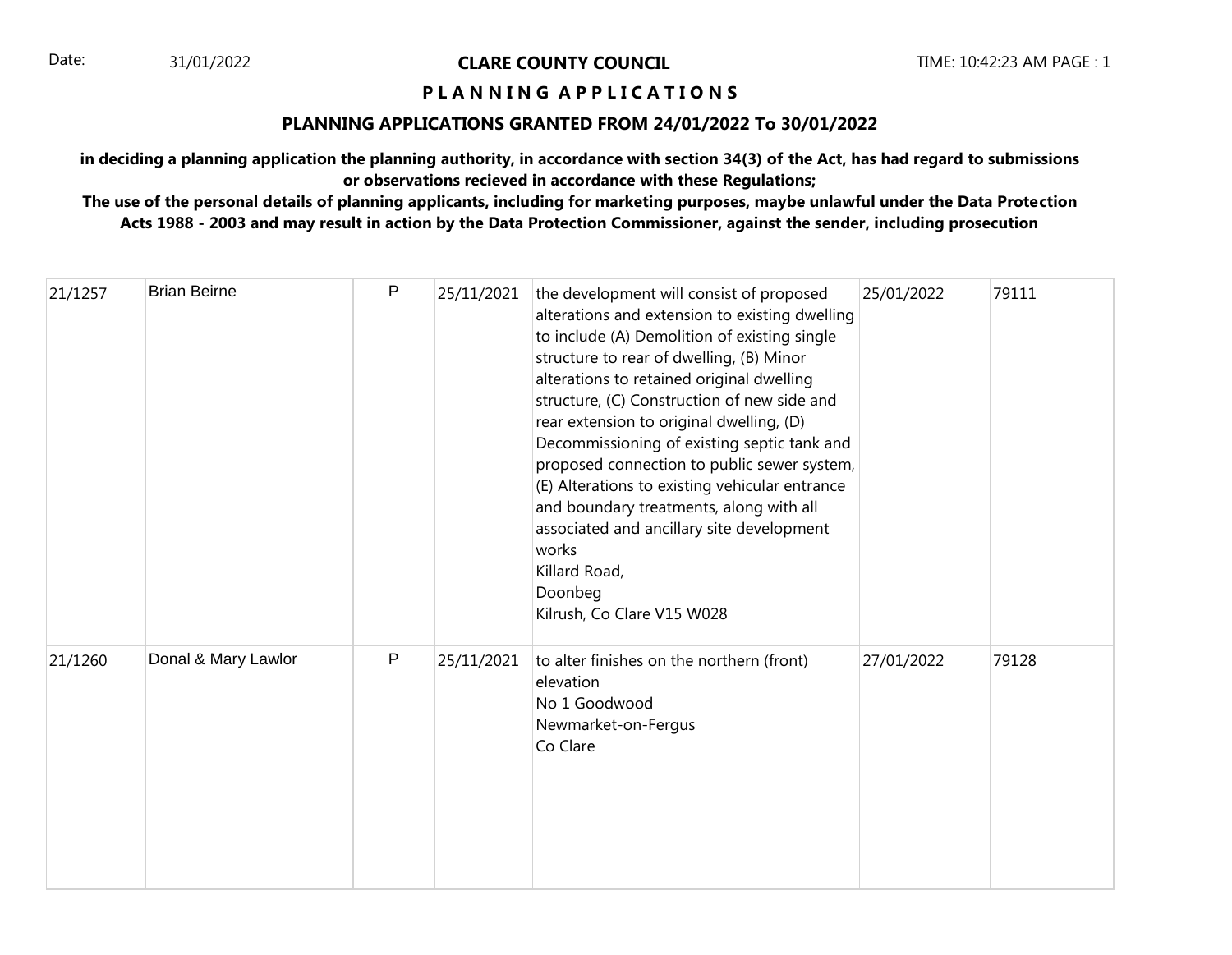# **P L A N N I N G A P P L I C A T I O N S**

# **PLANNING APPLICATIONS GRANTED FROM 24/01/2022 To 30/01/2022**

**in deciding a planning application the planning authority, in accordance with section 34(3) of the Act, has had regard to submissions or observations recieved in accordance with these Regulations;**

| 21/1263 | Louis Hassett                      | $\mathsf{R}$ | 26/11/2021 | of the change of use from Antique shop &<br>Tearooms to Veterinary clinic including<br>ancillary site works<br>Roseville Veterinary Clinic,<br>Ennis Road<br>Newmarket-on-Fergus, Co Clare V95 E40P                                                                                                                                                                                                                 | 26/01/2022 | 79123 |
|---------|------------------------------------|--------------|------------|---------------------------------------------------------------------------------------------------------------------------------------------------------------------------------------------------------------------------------------------------------------------------------------------------------------------------------------------------------------------------------------------------------------------|------------|-------|
| 21/1265 | Jonathan Hayes & Sarah<br>Coughlan | $\mathsf{P}$ | 26/11/2021 | (a)to demolish an existing sunroom to the<br>rear of an existing dwelling house, (b)<br>PERMISSION to construct extensions to the<br>front and rear of the existing dwelling along<br>with alterations to the existing dwelling<br>including changes to roof to include flat<br>roofed sections and (c) PERMISSION to move<br>the existing entrance, along with ancillary<br>works<br>Kilmurry<br>Ennis<br>Co Clare | 28/01/2022 | 79144 |